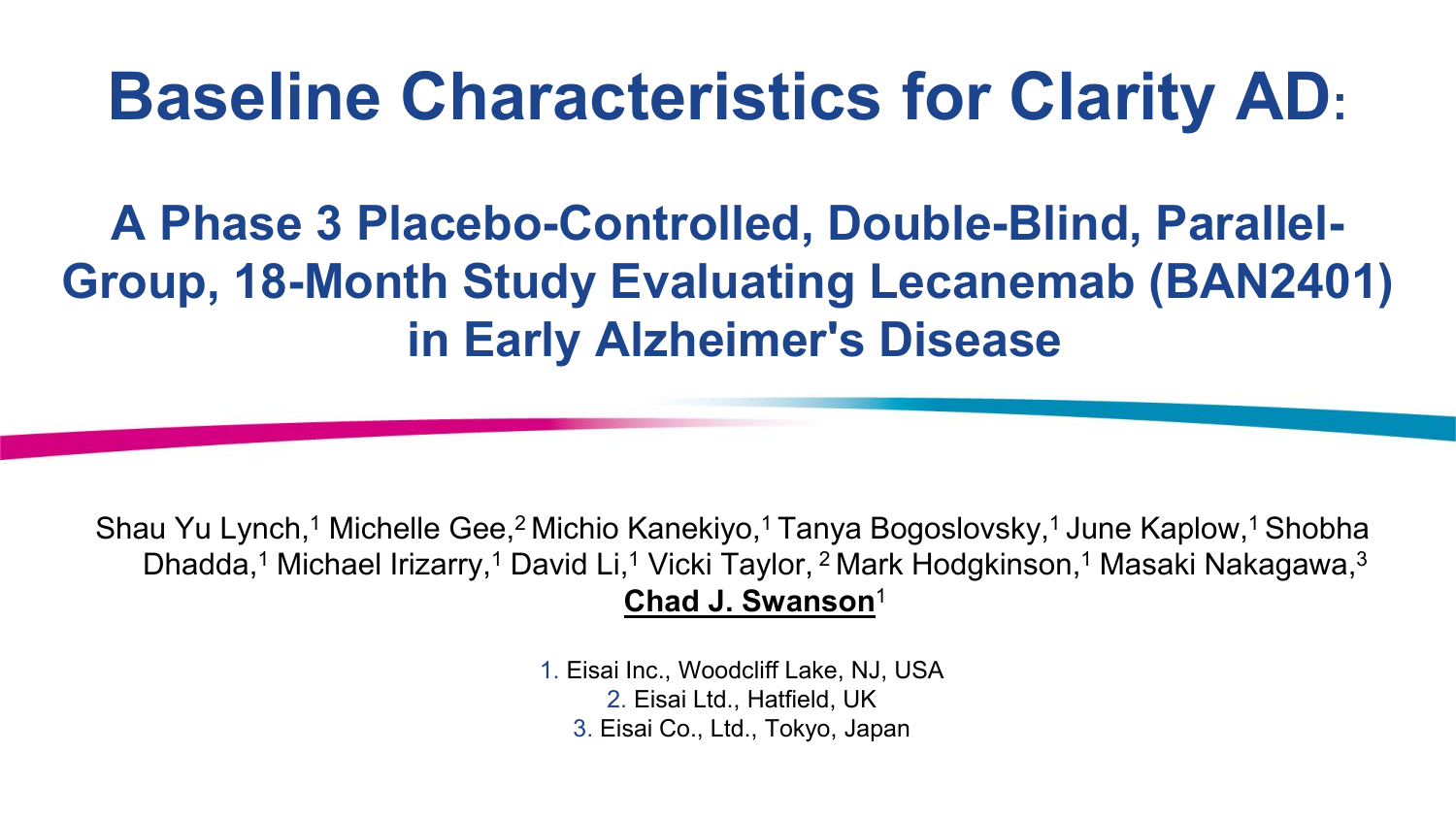

- Dr Swanson is an employee of Eisai Ltd.
- All authors are employees or former employees of Eisai Inc., Eisai Ltd, or Eisai Co Ltd.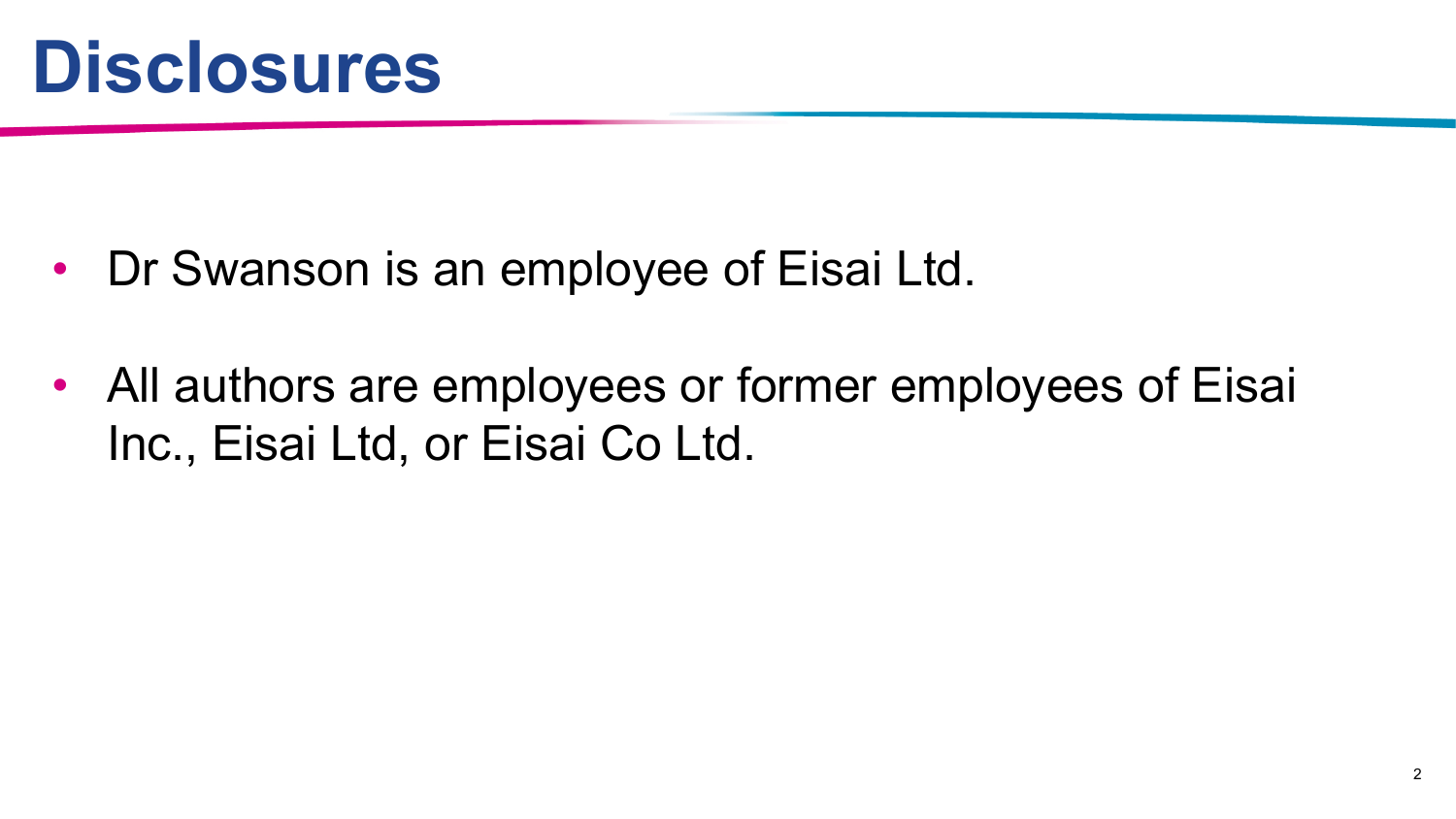### **Lecanemab Preferentially Binds Large Soluble Aβ Aggregates**

- Humanized immunoglobulin G1 (IgG1) monoclonal antibody
- Selectively binds to soluble Aβ aggregate species
	- >1000-fold selectivity for protofibrils over Aβ monomers (low affinity for  $AB$  monomer<sup>1</sup>)
	- Preferential activity for Aβ protofibrils over fibrils  $(>10x)^{2-5}$
- Placebo Controlled Randomized phase 2 study  $(N=856)^6$ 
	- Reduction in brain amyloid accompanied by a consistent reduction of clinical decline across several clinical and biomarker endpoints was demonstrated
	- Well-tolerated with 9.9% ARIA-E



#### ARIA-E = Amyloid related imaging abnormalities

<sup>1.</sup> Tucker S, et al. J Alzheimers Dis. 2015;43(2):575-88. 2. Lord A, et al. Neurobiol Dis. 2009:36:425-34. 3. Sehlin D, et al. PLoS One. 2012;7:e32014. 4. Sehlin D, et al. Neurodegener Dis. 2011;8:117–23. 5. Logovinsky V, et al. *Alzheimer's Research & Therapy*. 2016;8:14. 6. Swanson et al. Alzheimers Res Ther. 2021;13(1):80.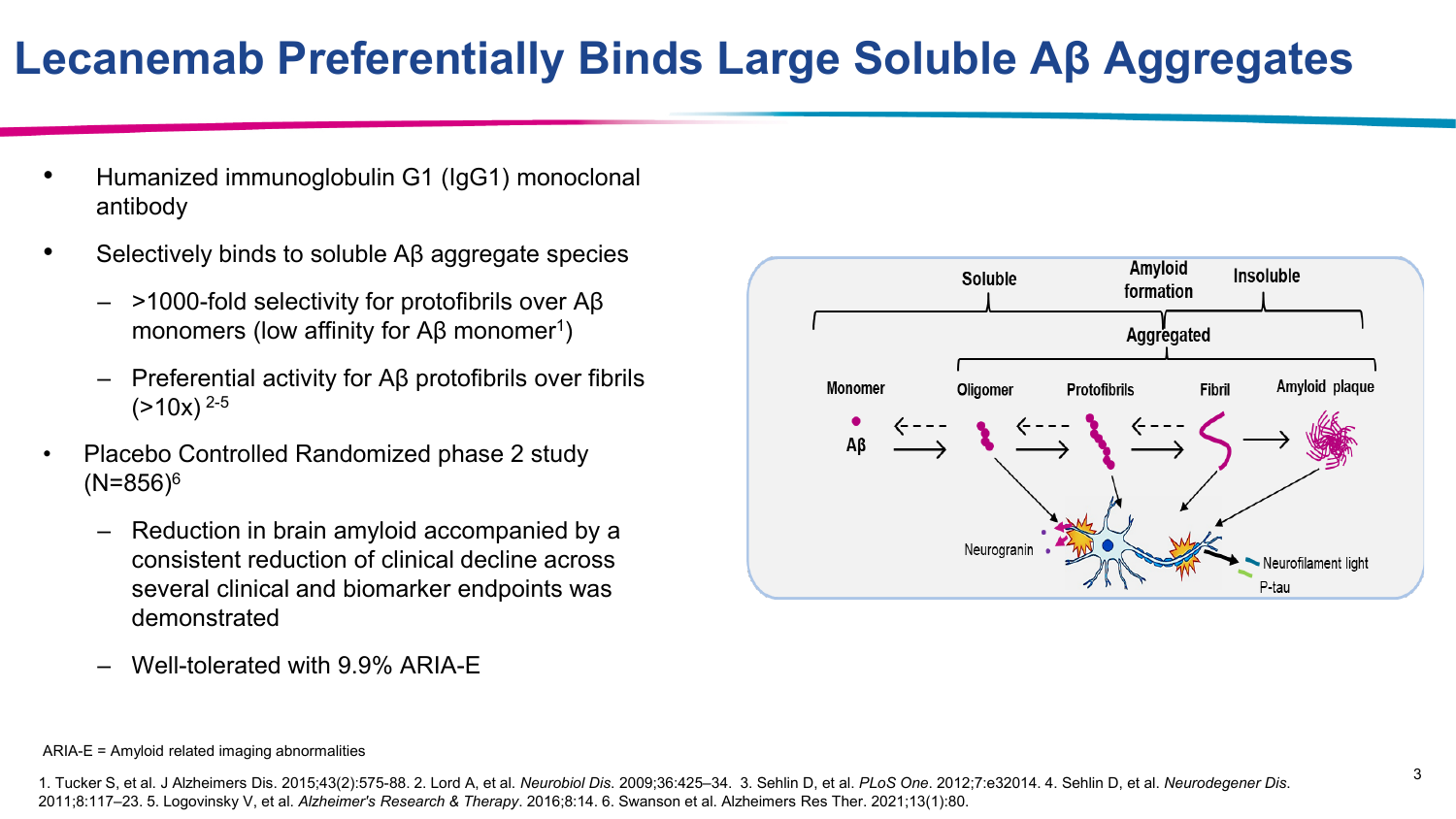#### **Lecanemab Phase 2 Core Study Results:**

*Early Clinical Effects: Amyloid Reduction Correlates with Reduction in Clinical Decline*

- Clinical decline slowed as early as 6 months in assessments of cognition and function
- Core Phase 2 data suggest that clinical efficacy is correlated with amyloid reduction



CDR-SB: Clinical Dementia Rating, sum of boxes. ADCOMS: Alzheimer's Disease Composite Score. ADAS-cog: Alzheimer's Disease Assessment Scale-cognitive subscale. PET SUVr: positron emission topography standardized uptake val

4 Adjusted mean was based on a protocol-specified mixed model for repeated measures (MMRM). The MMRM included baseline as a covariate, with treatment group, visit, region, randomization stratification variables (clinical sta group-by-visit interaction as fixed effects. Analysis population: FAS. Data shown in right figure are for subjects enrolled in the PET sub-study with PET SUVr and clinical data at 12 or 18 months. \*: r<sub>n</sub> is Pearsons' corr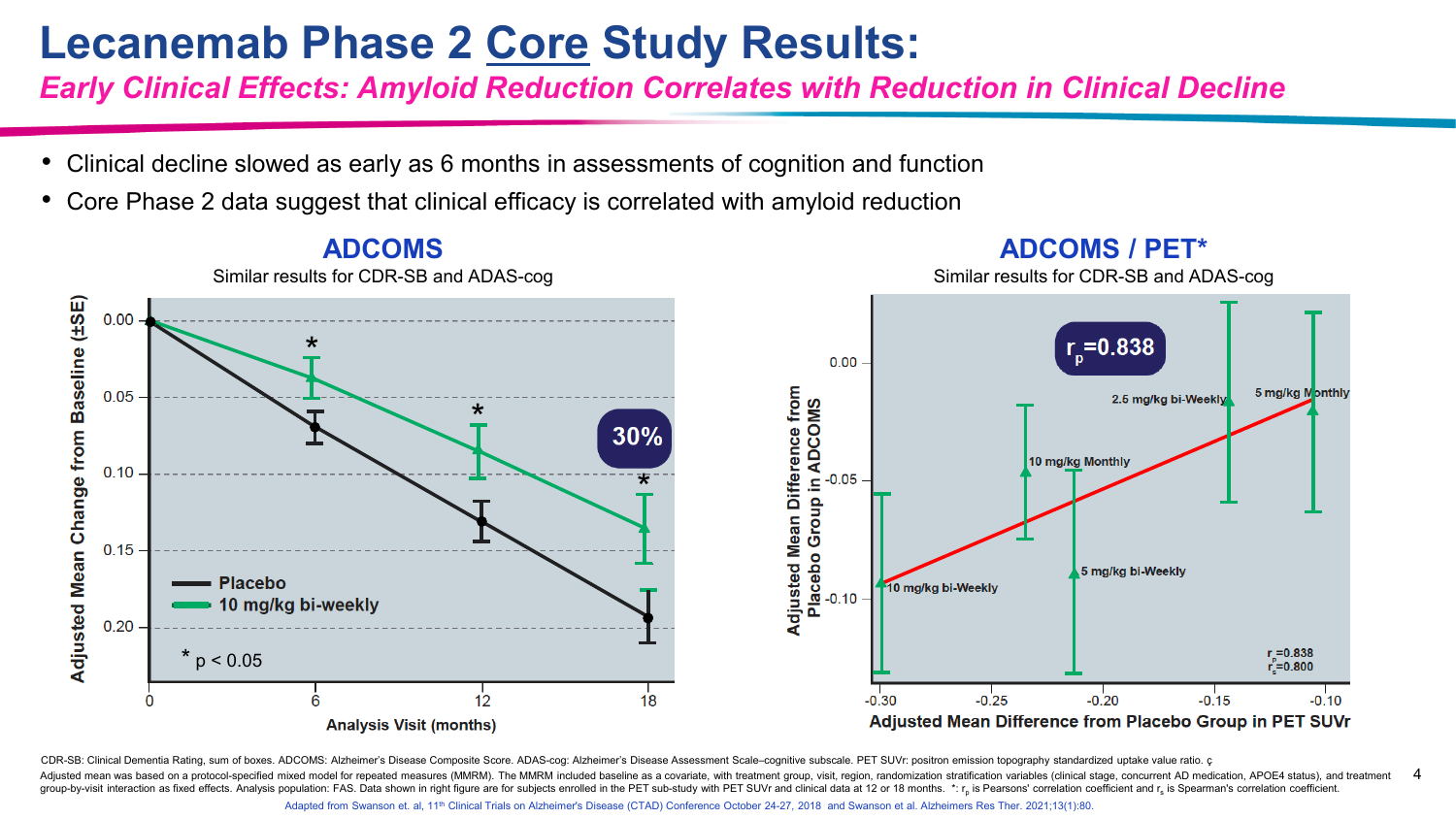### **Lecanemab Phase 2 Core and OLE Results in Imaging Subgroups:**

*Early and Significant Amyloid Clearance*

- Time-dependent and statistically significant reduction in brain amyloid
	- Conversion to amyloid negative in 90% by 18 months in **Core**  for those who participated in both Core and OLE imaging subgroups
		- 81% in Core for overall Core imaging subgroup
	- Conversion to amyloid negative of 50% by 3 to 6 months & 86% by 12 months in **OLE**



**Amyloid PET SUVr**

OLE Baseline at 24m off drug; amyloid negative defined as SUVr < 1.17 using florbetapir as imaging tracer

**Full Core Study Published Dataset: Swanson et al. Alzheimers Res Ther. 2021;13(1):80.**

Amyloid negative threshold level= 1.17; PET SUVr: positron emission topography standardized uptake value ratio. Swanson et al. AD / PD 2021 Annual Meeting.

Data represent the sub population that participated in the PET imaging subgroup in both the Core and OLE

Predicted PET SUVR change from Core baseline was based on piecewise regression for the subjects with baseline and postbaseline in PET sub study in Core Study and OLE phase.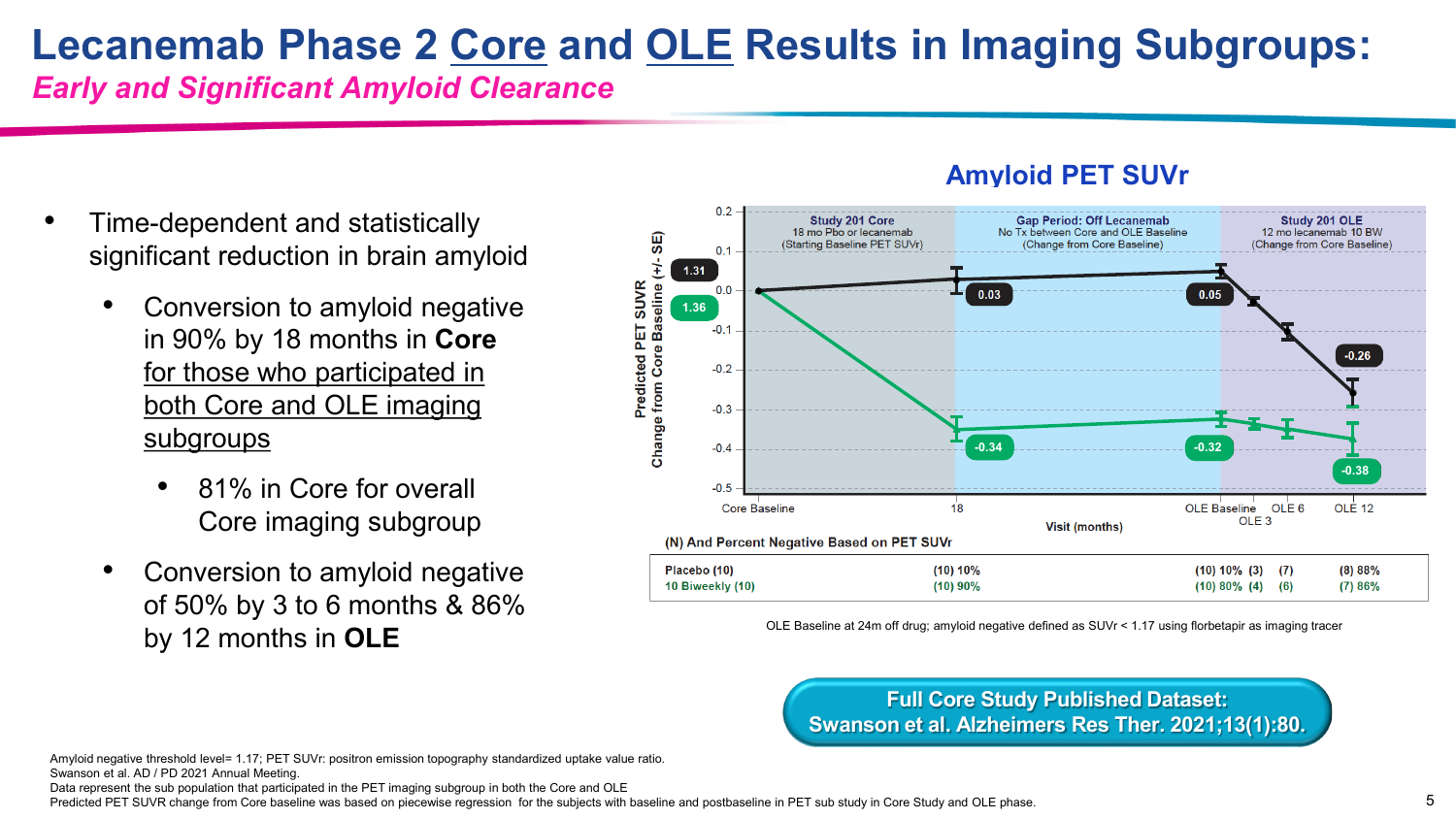

#### **Randomization will be stratified according to**

- Clinical subgroup (MCI due to AD or mild AD dementia)
- Presence or absence of ongoing approved AD treatment (eg, acetylcholinesterase inhibitors, memantine, or both)
- ApoE4 status (ie, carriers or non-carriers)
- Geographical region

#### **3 optional longitudinal sub-studies**

- Amyloid PET
- Tau PET
- CSF biomarkers of neurodegeneration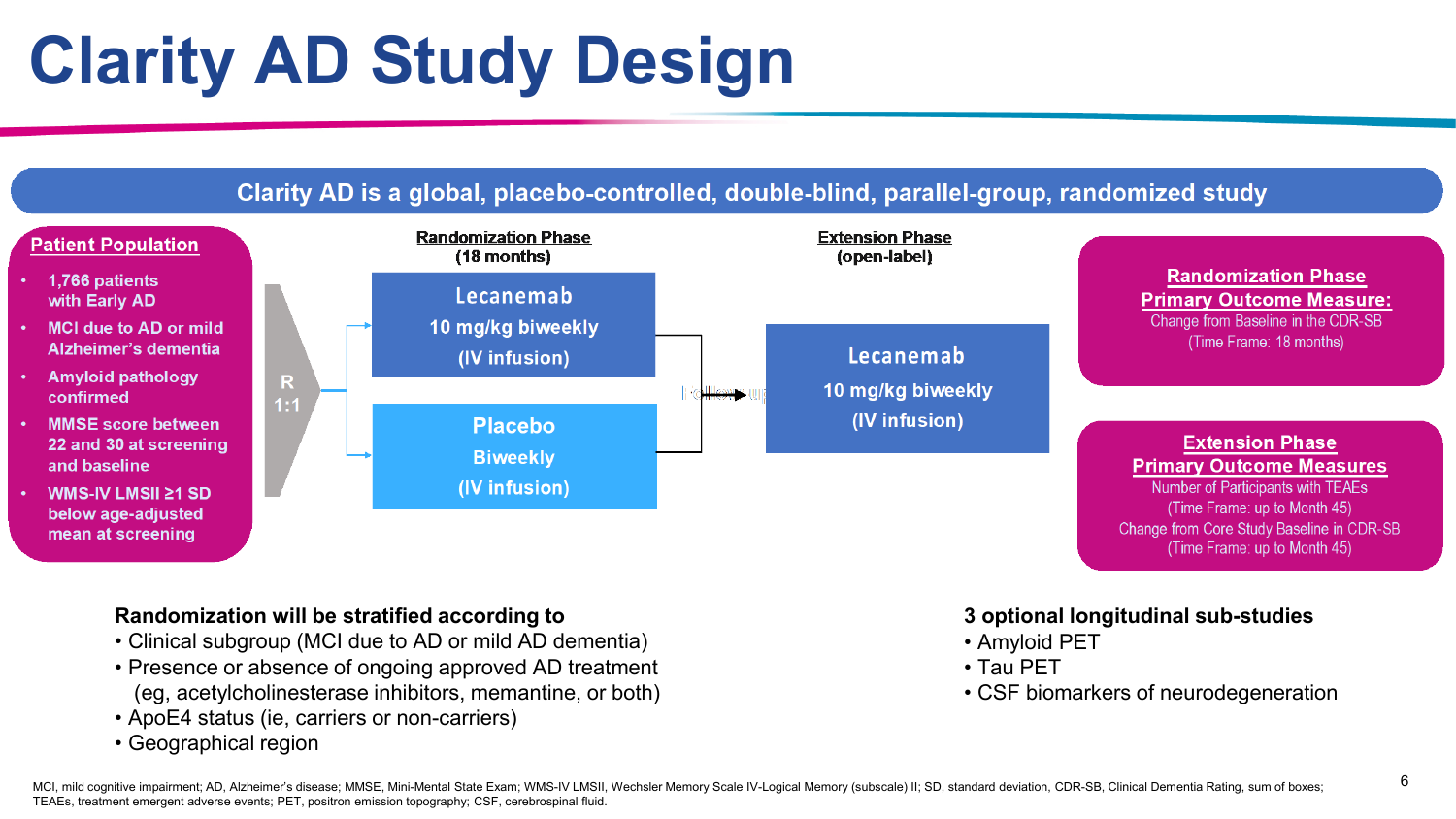# **Clarity AD Core Study Endpoints**

The primary efficacy endpoint in the core study is change in CDR-SB from baseline at 18 months

#### Primary Endpoint Secondary & Other **Endpoints**

Key secondary endpoints include change from baseline at 18 months in:

- Amyloid PET SUVr
- ADCOMS
- ADAS-Cog14

Other objectives include change from baseline at 18 months in:

- ADCS-ADL-MCI
- MMSE, CDR-Global
- Biomarkers\*

#### **Safety**

- Adverse Events
- Laboratory Abnormalities
- Vital Signs
- Monitored throughout the study by the sponsor and by an independent data safety monitoring committee

7

CDR-SB: Clinical Dementia Rating, sum of boxes. ADCOMS: Alzheimer's Disease Composite Score. ADAS-cog: Alzheimer's Disease Assessment Scale–cognitive subscale. PET SUVr: positron emission topography standardized uptake value ratio. MMSE, Mini-Mental State Exam. ADAS-ADL-MCI: Alzheimer's Disease Cooperative Study/Activities of Daily Living scale adapted for mild cognitive impairment (MCI) subjects. \* Amyloid PET positive to negative conversion; Tau PET; Blood and CSF biomarkers, including: AB[1-42], neurogranin, NFL, t-tau, and p-tau; Morphometric measures in the brain as measured by vMRI; Changes in brain tau pathology (tau PET)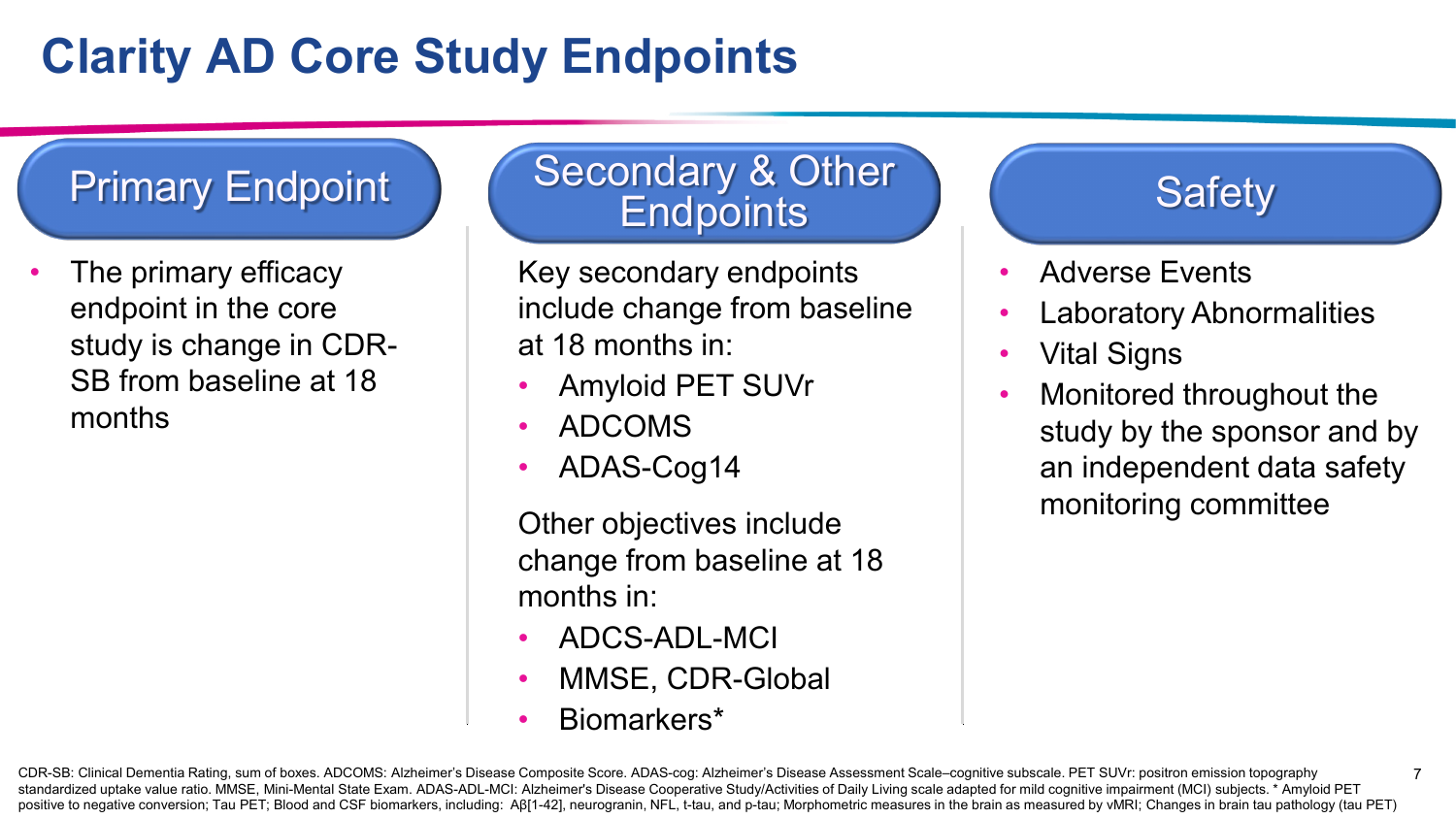# **Key Inclusion Criteria**

#### **Diagnosis:**

**MCI due to AD - intermediate likelihood:**

- **Meet the NIA-AA core clinical criteria for MCI due to AD- intermediate likelihood**
- **Global CDR score of 0.5 and CDR Memory Box score of ≥0.5 at screening and baseline**

#### **Mild AD dementia:**

- **Meet the NIA-AA core clinical criteria for probable Alzheimer's disease dementia**
- **Global CDR score of 0.5 - 1.0 and a CDR Memory Box score of ≥0.5 at screening and baseline**

#### **Key Inclusion Criteria that must be met by all participants:**

- Objective impairment in episodic memory ( $\geq 1$ ) standard deviation below age-adjusted mean in WMS-IV LMII)
- Positive biomarker of amyloid burden
- Male or female participants 50-90 years of age
- MMSE score ≥22 at screening and baseline and ≤30 at screening and baseline
- Body mass index >17 and <35 at Screening
- Stable dose of concomitant AD treatment for ≥12 weeks prior to baseline
- Treatment-naive subjects are eligible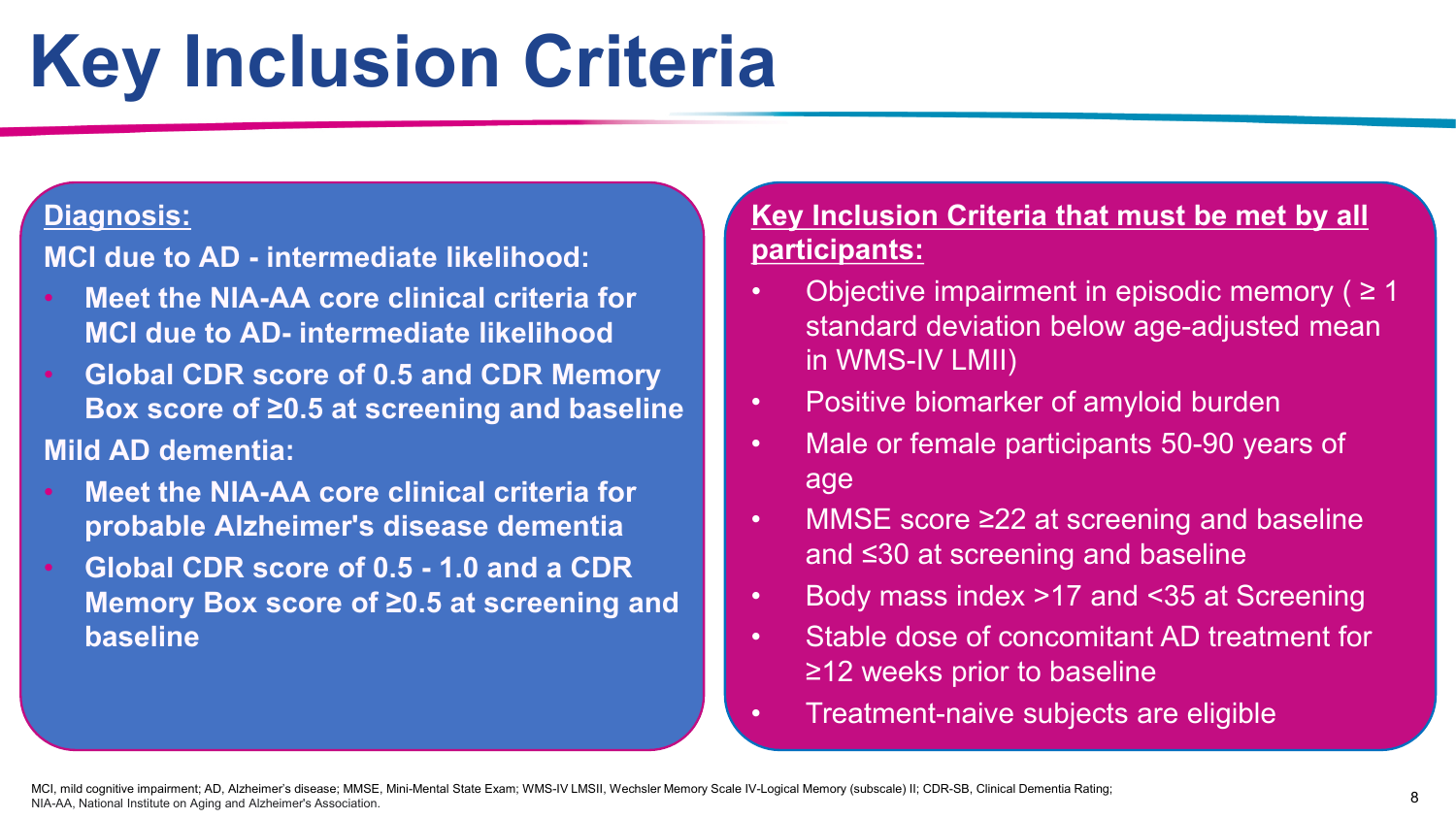# **Key Exclusion Criteria (***Core Study***)**

- Any neurological condition that may be contributing to cognitive impairment above and beyond that caused by the participant's AD
- History of TIA, stroke, or seizures within 12 months of screening
- Any psychiatric diagnosis or symptoms or other medical conditions that could interfere with study procedures
- Geriatric Depression Scale score ≥ 8 at screening
- Contraindications to magnetic resonance imaging (MRI) scanning
- Evidence of other clinically significant lesions on brain MRI at screening that could indicate a dementia diagnosis other than AD
- Participants who have any known prior exposure to lecanemab or any anti-amyloid therapies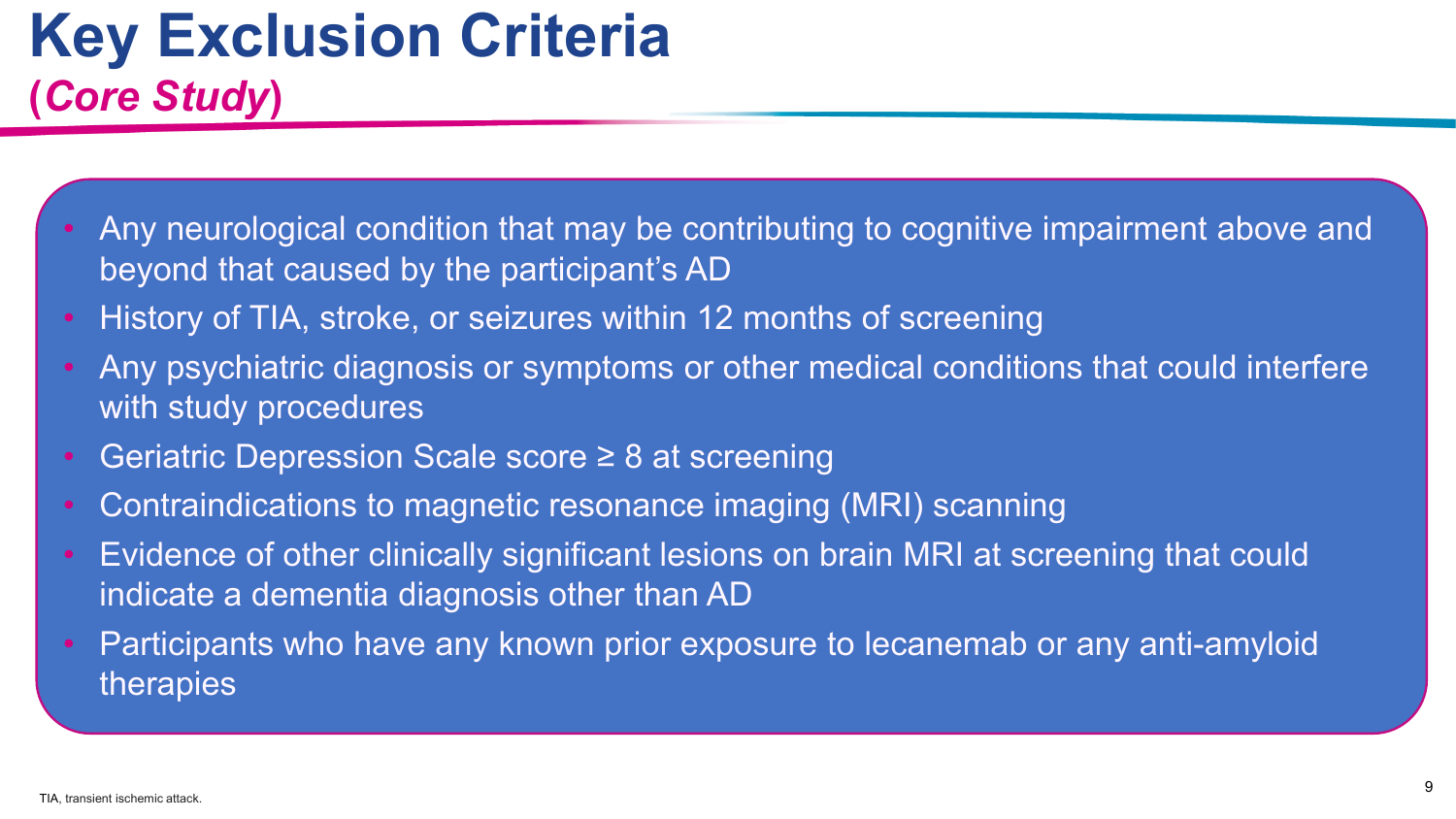## **Key Inclusion/Exclusion Criteria (***Open-Label Extension Study***)**

- **Inclusion Criteria:** Participants who have completed Visit 42 (Week 79) of the Core Study
- **Exclusion Criteria:** Participants who discontinued early from the Core or who develop medical conditions during the Core Study that would interfere with the safety of the subject during the Extension Phase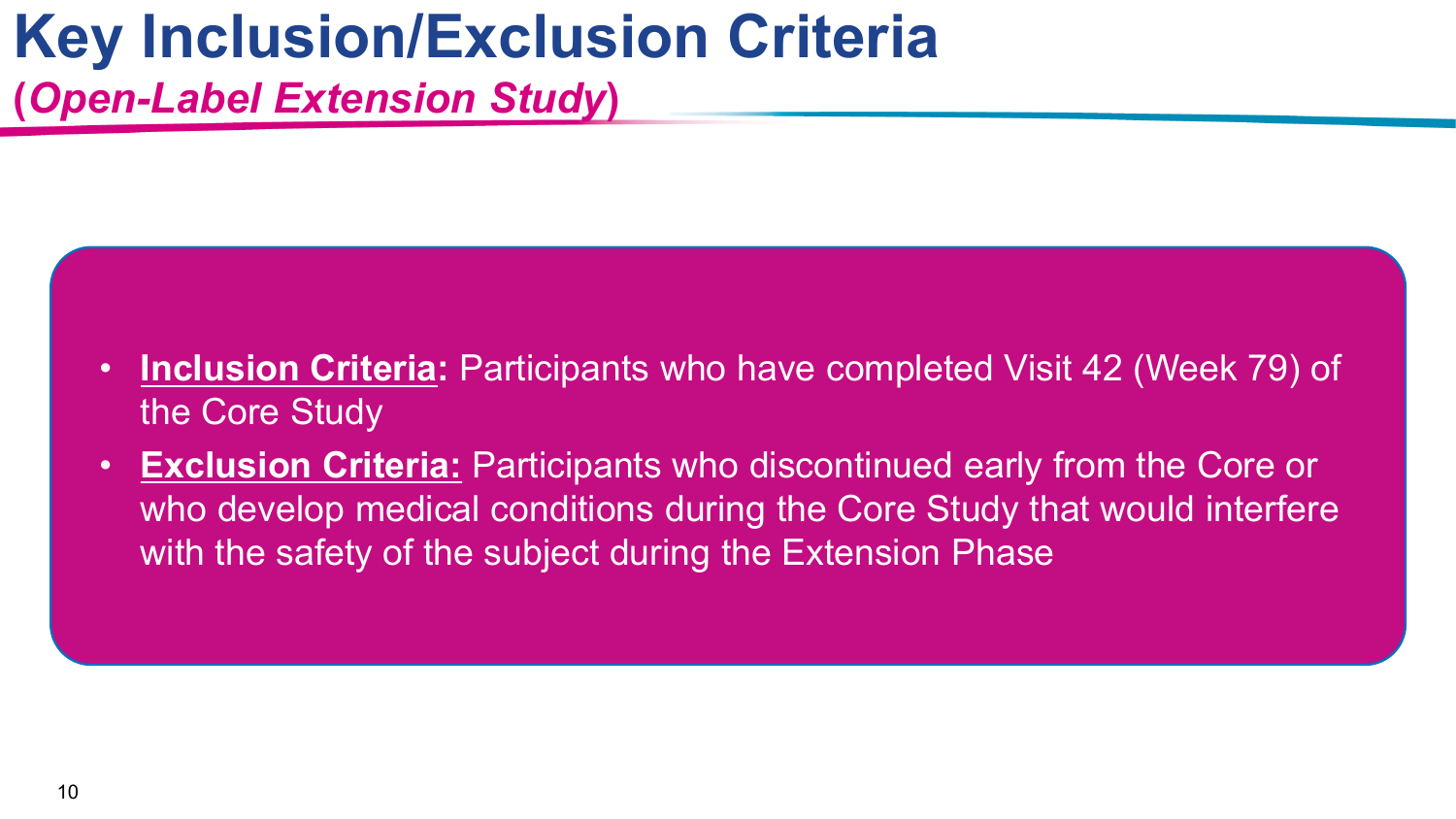# **Baseline Subject Characteristics**

| <b>Characteristic</b>                     | <b>Combined Total</b><br>$N = 1795$ |
|-------------------------------------------|-------------------------------------|
| Age, median (range), years                | 72 (50, 90)                         |
| Age Group, n (%)                          |                                     |
| <65 years                                 | 353 (19.7)                          |
| $≥65$ to $<80$                            | 1203 (67.0)                         |
| $\geq 80$                                 | 239(13.3)                           |
| Female, $n$ $%$                           | 938 (52.3)                          |
| Race, n (%)                               |                                     |
| Asian                                     | 303(16.9)                           |
| <b>Black</b>                              | 47(2.6)                             |
| Caucasian                                 | 1381 (76.9)                         |
| <b>Native American</b>                    | 2(1)                                |
| Native Hawaiian or Other Pacific Islander | 1(51)                               |
| Other                                     | 33(1.8)                             |
| Missing                                   | 28(1.6)                             |
| Ethnicity, n (%)                          |                                     |
| Hispanic or Latino                        | 232(12.9)                           |
| Not Hispanic or Latino                    | 1527 (85.1)                         |
| <b>Missing</b>                            | 36(2.0)                             |
| Region, n (%)                             |                                     |
| <b>North America</b>                      | 1072 (59.7)                         |
| Europe                                    | 429 (23.9)                          |
| Asia-Pacific                              | 294 (16.4)                          |

11

data cutof May 3, 202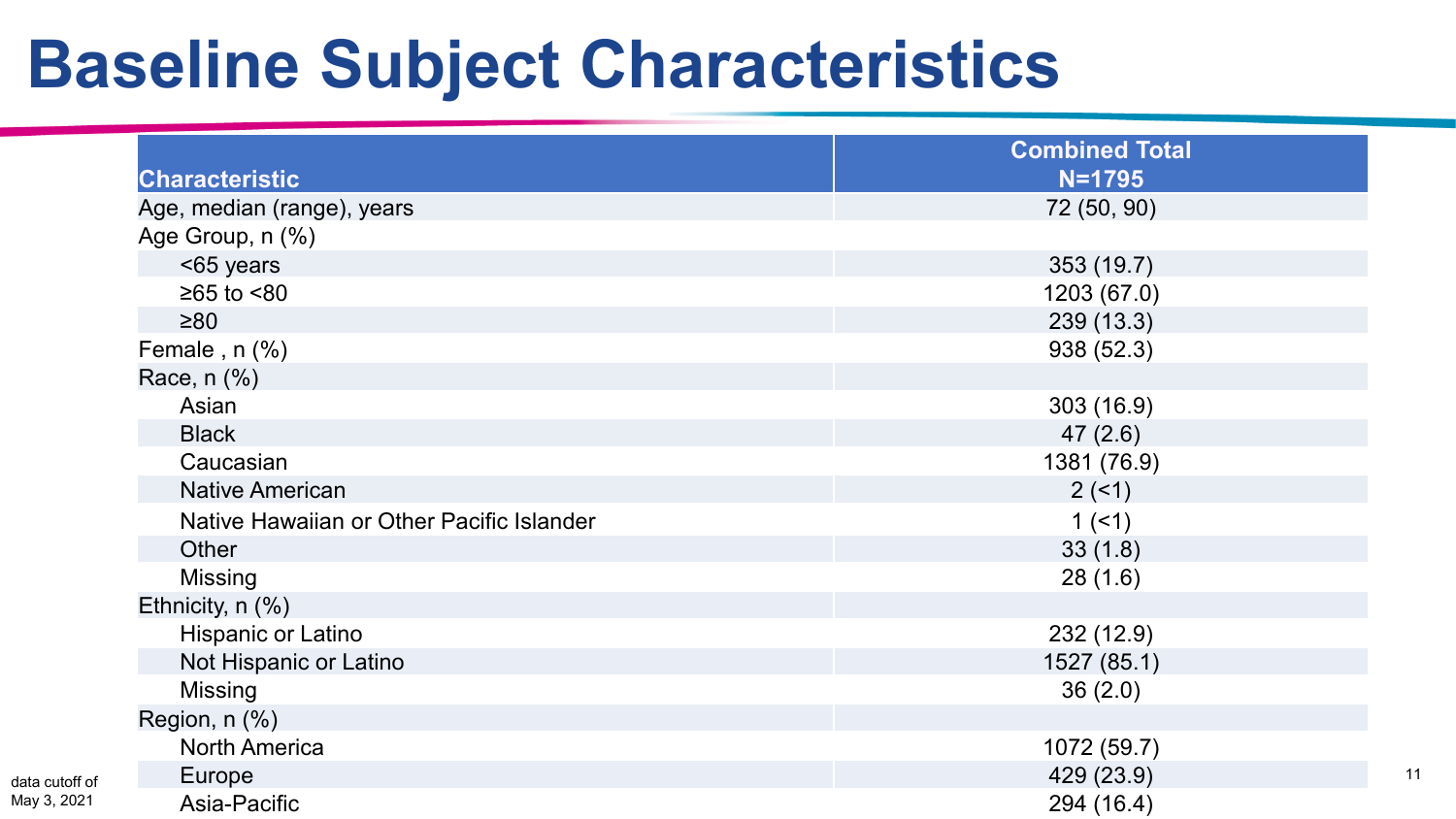### **Comparison of Clarity AD and Phase 2 Populations**

|                               | <b>Clarity AD</b><br><b>Total</b><br>$N = 1795$ | <b>Lecanemab Phase 2 Study</b><br><b>Total</b><br>$N = 854$ |
|-------------------------------|-------------------------------------------------|-------------------------------------------------------------|
| <b>Patient Characteristic</b> |                                                 |                                                             |
| Age, median (range), years    | 72 (50, 90)                                     | 72 (50, 90)                                                 |
| Age $\ge 65, \%$              | 80                                              | 80                                                          |
| Female, %                     | 52                                              | 50                                                          |
| Caucasian, %                  | 77                                              | 90                                                          |
| MCI due to AD, %              | 62                                              | 64                                                          |
| ApoE4 carriers,* %            | 69                                              | 71                                                          |
| <b>Clinical Endpoints</b>     |                                                 |                                                             |
| CDR-SB, mean (SD)             | 3.2(1.3)                                        | 3.0(1.4)                                                    |
| ADCOMS, mean (SD)             | 0.4(0.1)                                        | 0.4(0.2)                                                    |
| ADAS-Cog, mean (SD)           | 25.3(7.3)                                       | 22.2(7.4)                                                   |
| MMSE, mean (SD)               | 25.6(2.2)                                       | 25.6(2.4)                                                   |
| Global CDR, mean (SD)         | 0.6(0.2)                                        | 0.6(0.2)                                                    |

data cutoff of May 3, 2021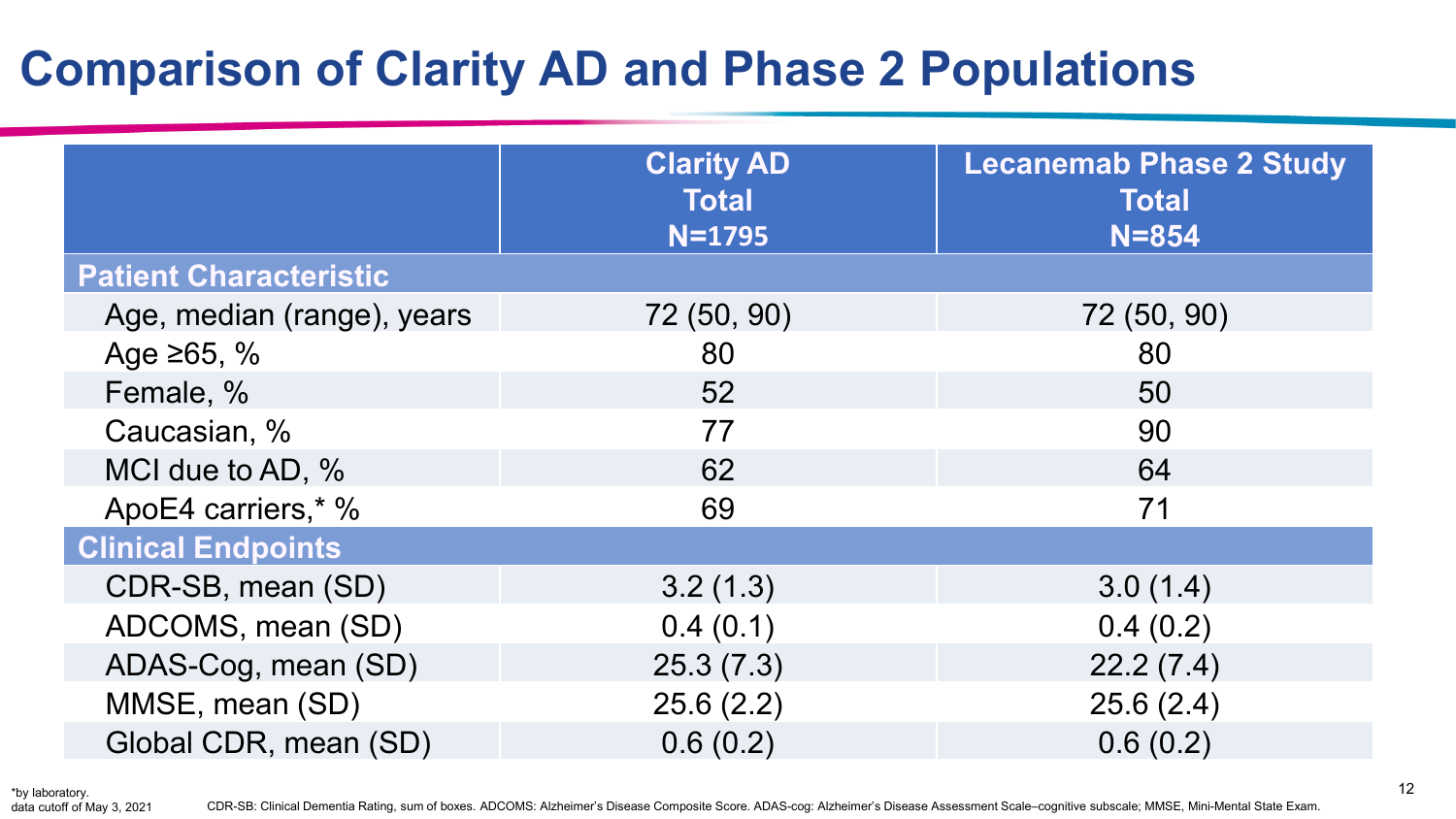- Clarity AD study builds on encouraging findings from the lecanemab phase 2 study
- Clarity AD study is designed to confirm clinical efficacy, safety, and pharmacodynamic properties of lecanemab 10 mg/kg biweekly versus placebo in subjects with early AD
- Baseline characteristics in 1795 subjects are consistent with previous studies and representative of an early AD population
- Clarity AD was initiated in March 2019 and enrollment is complete (except in China)